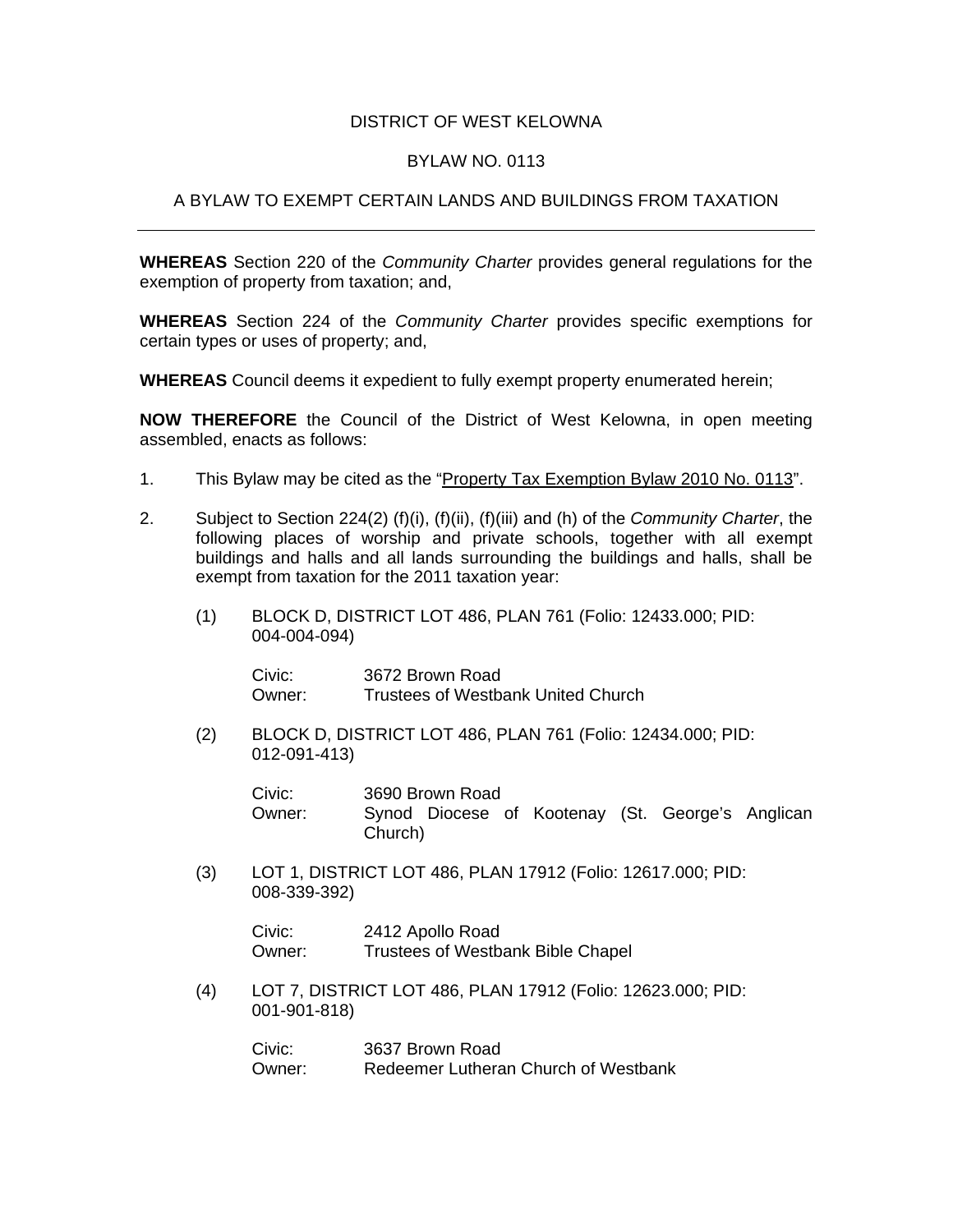(5) LOT B, DISTRICT LOT 486, PLAN 33022 (Folio: 12643.714; PID: 003-267-695)

| Civic:   | 2547 Hebert Road                                     |
|----------|------------------------------------------------------|
| Owner: . | Roman Catholic Bishop of Nelson (Our Lady of Lourdes |
|          | Catholic Church)                                     |

(6) LOT A, DISTRICT LOT 486, PLAN 33509 (Folio: 12643.717; PID: 003-164-900)

| Civic: | 2549 Hebert Road                                |
|--------|-------------------------------------------------|
| Owner: | The Trustees of the Congregation of the Highway |
|        | <b>Gospel Hall</b>                              |

(7) LOT 1, DISTRICT LOT 503, PLAN KAP77895 (Folio: 12684.095; PID: 026-263-939)

| Civic: | 2170 McDougall Road                                    |
|--------|--------------------------------------------------------|
| Owner: | The President of the Lethbridge Stake (Church of Jesus |
|        | <b>Christ of Latter Day Saints)</b>                    |

(8) LOT B, PLAN 31241 (Folio: 12713.158; PID: 003-761-801)

| Civic: | 1190 Stevens Road                             |
|--------|-----------------------------------------------|
| Owner: | The B.C. Conference of the Mennonite Brethren |
|        | <b>Churches (Sunridge Community Church)</b>   |

(9) LOT 19, DISTRICT LOT 506, PLAN 29377 (Folio: 12746.675; PID: 004-340-078, PID: 004-340-086, and PID: 004-340-248)

 Civic: 2630 Alhambra Drive Owner: Lakeview Heights Baptist Church

 (10) LOT A, DISTRICT LOT 506, PLAN 35557 (Folio: 12746.730; PID: 001-736-795)

> Civic: 1162 Hudson Road Owner: Grace Lutheran Church of Westbank

 (11) LOT 2, DISTRICT LOT 2601, PLAN 34258 (Folio: 14135.112; PID: 003-000-842)

| Civic: | 2011 Daimler Road                                                   |
|--------|---------------------------------------------------------------------|
| Owner: | Christian and Missionary Alliance-Can (Westside Alliance<br>Church) |
|        |                                                                     |

(12) LOT A, DISTRICT LOT 3188, PLAN 32791 (Folio: 14590.552; PID: 003-311-791)

| Civic:   | 3797 Glenway Road                                       |
|----------|---------------------------------------------------------|
| Owner: . | Stach, Edwin G and Raffeiner, Joseph and Sewell, Dale E |
|          | (Glenrosa Congregation of Jehovah's Witnessess)         |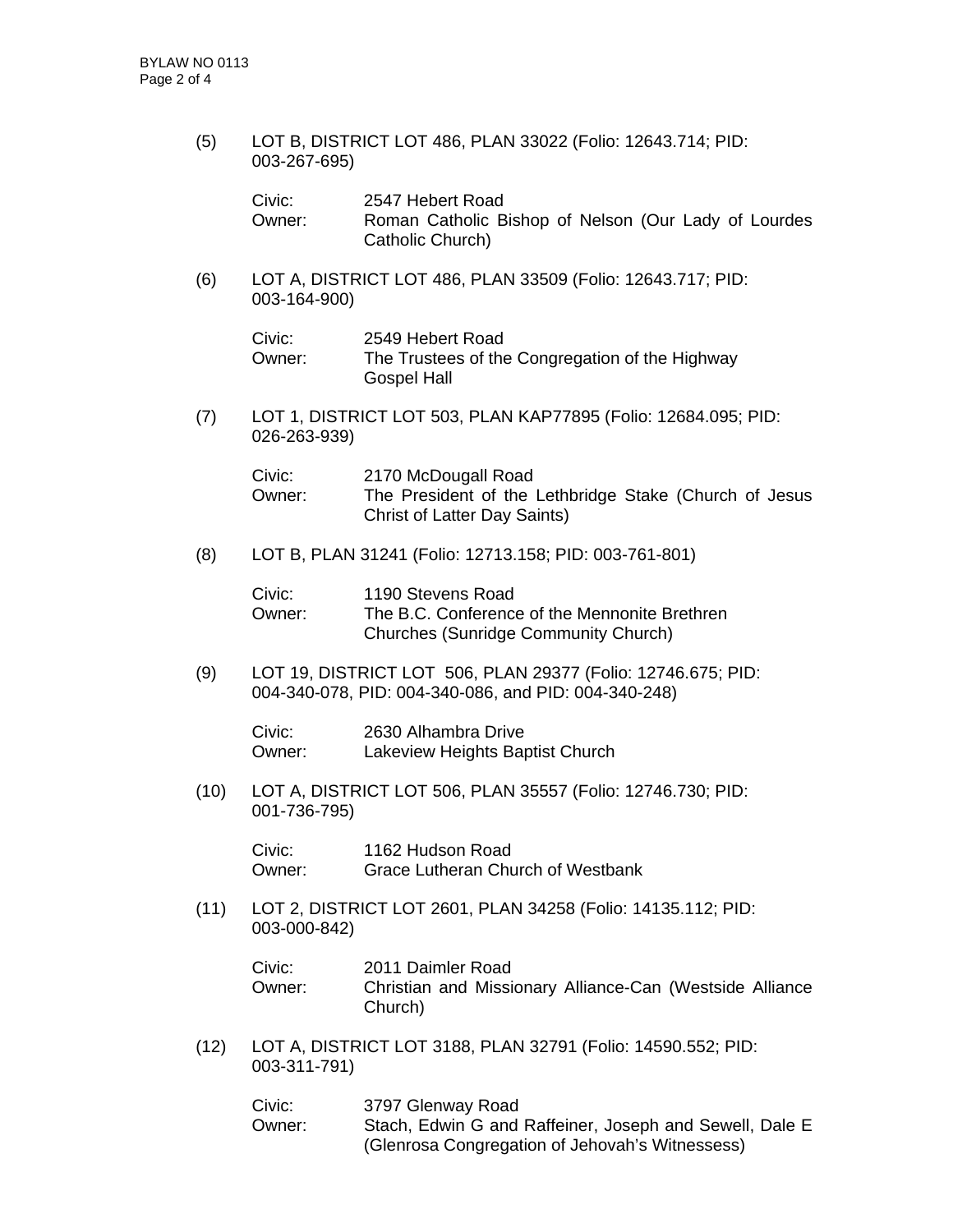(13) LOT A, DISTRICT LOT 3188, PLAN 34442 (Folio: 14590.670; PID: 002-976-951)

 Civic: 3718 Glenway Road Owner: Powers Creek Community Church

 (14) LOT 1, DISTRICT LOT 3189, PLAN 36431 (Folio: 14626.664; PID: 003-490-823)

 Civic: 3155 Glenrosa Road Owner: B.C. Corp Seventh Day Adventist Church

(15) DISTRICT LOT 3480, PLAN B5391 (Folio: 14711.000; PID: 011-347-678)

 Civic: 2600 Hebert Road Owner: Pentecostal Assembly of Canada (Emmanuel Assembly)

- 3. Subject to Section 224 (2)(a) of the *Community Charter*, the following Miscellaneous Non-Profit lands and improvements, unless otherwise specified, shall be exempt from taxation for the 2011 taxation year:
	- (1) LOT 1, PLAN 7108 (Folio: 12270.000; PID: 010-024-115)

 Civic: 1449 Green Bay Road Owner: Green Bay Bible Camp and DISTRICT LOT 5205 (Folio: 15592.000)

 Civic: 1449 Green Bay Road Owner: Green Bay Baptist Camp

(2) LOT 4, DISTRICT LOT 486, PLAN 761 (Folio: 12435.001; PID: 010-854-207 and PID: 012-091-456)

> Civic: 2466 Main Street Owner: Westbank Lions Community Development Society

(3) LOT A, DISTRICT LOT 3189, PLAN KAP68635 (Folio: 14626.035; PID: 024-973-246)

 Civic: 3031 McIver Road Owner: Morning Star Bible Camp

(4) BLOCK A, DISTRICT LOT 3479 (Folio: 14704.002; PID: 018-085-059)

| Civic:   | 2810 Smith Creek Road    |  |  |                                                  |
|----------|--------------------------|--|--|--------------------------------------------------|
| Owner: . |                          |  |  | Lutheran Camp Concordia (1992) Society (Okanagan |
|          | Camp and Retreat Centre) |  |  |                                                  |